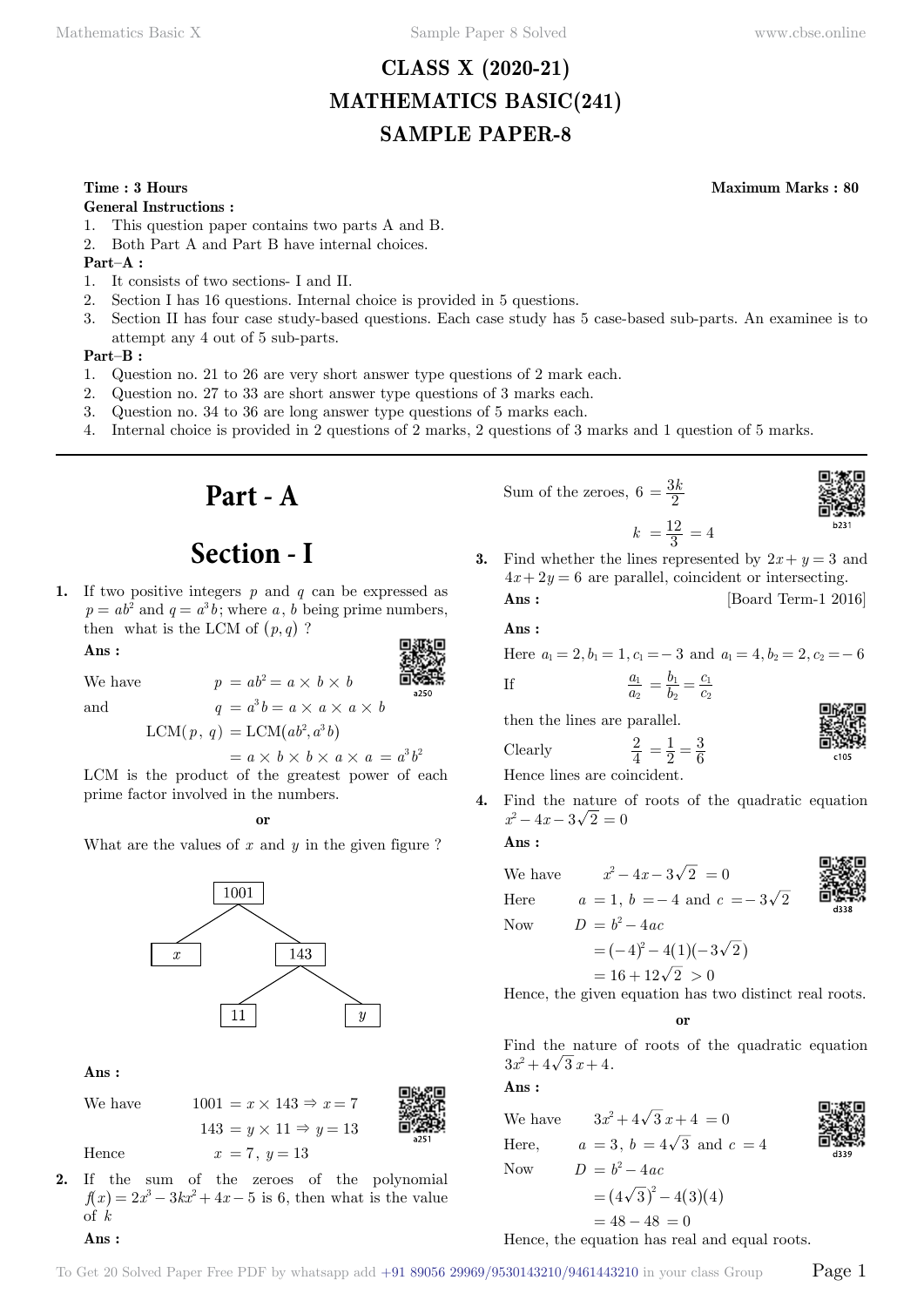a301

 $1216$ 

**5.** If the centre of a circle is (3, 5) and end points of a diameter are  $(4, 7)$  and  $(2, y)$ , then what is the value of *y* ?

 **Ans :** [Board 2020 Delhi Basic]

Since, centre is the mid-point of end points of the diameter.

$$
(3, 5) = \left(\frac{4+2}{2}, \frac{7+y}{2}\right)
$$

Comparing both the sides, we get

$$
5 = \frac{7+y}{2}
$$

$$
7 + y = 10 \Rightarrow y = 3
$$

**6.** If  $\cos 9\alpha = \sin \alpha$  and  $9\alpha < 90^{\circ}$ , then what is the value of tan 5*α* ?

 **Ans :**

We have 
$$
\cos 9\alpha = \sin \alpha
$$
 where  $9\alpha < 90^{\circ}$   
\n $\sin(90^{\circ} - 9\alpha) = \sin \alpha$   
\n $90^{\circ} - 9\alpha = \alpha$   
\n $10\alpha = 90^{\circ} \Rightarrow \alpha = 9^{\circ}$   
\n $\tan 5\alpha = \tan(5 \times 9^{\circ})$   
\n $= \tan 45^{\circ} = 1$  [tan 45° = 1]

**7.** If the height and length of the shadow of a man are equal, then find the angle of elevation of the sun.

 **Ans :**

Let *AB* be the height of a man and *BC* be the shadow of a man.

In  $\triangle ABC$ ,  $\tan \theta$ 

$$
\tan \theta = \frac{AB}{BC}
$$

$$
\frac{AB}{AB} = \tan \theta
$$

$$
\tan \theta = 1 \implies \theta = 45^{\circ}
$$

*AB* <sup>=</sup>

 $AB = BC$ 



**8.** In figure, on a circle of radius 7 cm, tangent *PT* is drawn from a point  $P$  such that  $PT = 24$  cm. If  $O$ is the centre of the circle, then what is the length of *PR* ?



### **Ans :** [Board 2020 Delhi Basic]

Tangent at any point of a circle is perpendicular to the radius at the point of contact.

Thus 
$$
OT \perp PT
$$

Now in right-angled triangle *PTO*

$$
OP2 = OT2 + PT2
$$

$$
= (7)2 + (24)2
$$

$$
= 49 + 576
$$

$$
= 625
$$

Thus  $OP = 25$  cm Since  $OR = OT$  because of radii of circle,

$$
PR = OP + OR
$$

$$
= 25 + 7
$$

$$
= 32 \text{ cm}
$$
or

Two chords *AB* and *CD* of a circle intersect at *E* such that  $AE = 2.4 \text{ cm}$ ,  $BE = 3.2 \text{ cm}$  and  $CE = 1.6 \text{ cm}$ . What is the length of *DE* ?

 **Ans :**



Applying the rule,  $AE \times EB = CE \times ED$  $2.4 \times 3.2 = 1.6 \times ED$  $ED = 4.8$  cm

**9.** To draw a pair of tangents to a circle which are inclined to each other at an angle of  $55^{\circ}$ , it is required to draw tangents at the end points of these two radii of the circle, what is the angle between two radii?  **Ans :**

According to the question we can draw the following diagram.



From figure,

$$
\angle AOB + \angle APB = 180^{\circ}
$$
  

$$
\angle AOB = 180^{\circ} - \angle APB
$$
  

$$
= 180^{\circ} - 55^{\circ} = 125^{\circ}
$$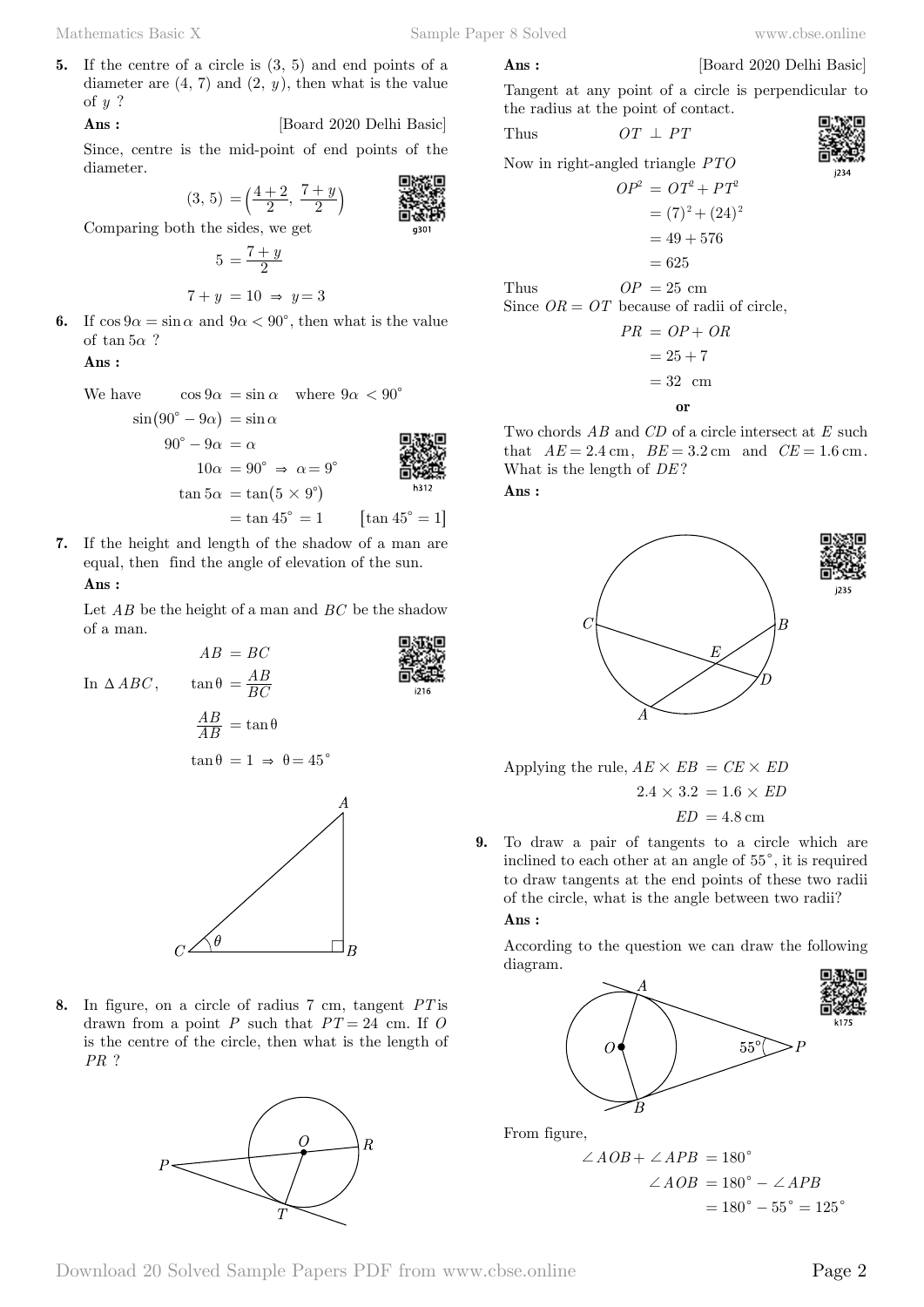Mathematics Basic X Sample Paper 8 Solved www.cbse.online

**10.** Two coins of diameter 2 cm and 4 cm respectively are kept one over the other as shown in the figure, find the area of the shaded ring shaped region in square cm.



**Ans :** [Board Term-2 2012]

Area of circle = 
$$
\pi r^2
$$
  
Area of the shaded region =  $\pi (2)^2 - \pi (1)^2$   
=  $4\pi - \pi$   
=  $3\pi$  sq cm

The diameter of two circle with centre *A* and *B* are 16 cm and 30 cm respectively. If area of another circle with centre *C* is equal to the sum of areas of these two circles, then find the circumference of the circle with centre *C*.

**Ans :** [Board Term-2 2012]

Let the radius of circle with centre  $C$  be  $r$ . According to question we have,

$$
\pi (8)^{2} + \pi (15)^{2} = \pi r^{2}
$$
\n
$$
64\pi + 225\pi = \pi r^{2}
$$
\n
$$
289\pi = \pi r^{2}
$$
\n
$$
r^{2} = 289 \text{ or } R = 17 \text{ cm}
$$

Circumference of circle

$$
2\pi r = 2\pi \times 17
$$

$$
= 34\pi \text{ cm}
$$

**11.** Find the ratio of lateral surface areas of two cylinders with equal height.

 **Ans :**

$$
2\pi Rh: 2\pi rh = R:r
$$

**12.** Twelve solid spheres of the same size are made by melting a solid metallic cylinder of base diameter 2 cm and height 16 cm. What is the diameter of each sphere?

### **Ans :**

Volume of the twelve solid sphere is equal to the volume of cylinder.



 $= 2 \times 1 = 2 \text{ cm}$ 

**13.** If median is 137 and mean is 137.05, then what is the value of mode ?

 **Ans :**

 $M_e = 3M_d - 2M$  $= 3(137) - 2(137.05)$ 



$$
= 411 - 274.10 = 136.90
$$

**14.** The times, in seconds, taken by 150 athletes to run a 110 m hurdle race are tabulated below

| Class     | Frequency |
|-----------|-----------|
| 13.8-14   | 2         |
| 14-14.2   | 4         |
| 14.2-14.4 | 5         |
| 14.4-14.6 | 71        |
| 14.6-14.8 | 48        |
| 14.8-15   | 20        |

What is the number of athletes who completed the race in less than 14.6 second?

### **Ans :**

The number of athletes who completed the race in less than 14.6 second,

$$
\begin{matrix}\n\mathbf{1} & \mathbf{1} \\
\mathbf{1} & \mathbf{1} \\
\mathbf{1} & \mathbf{1} \\
\mathbf{1} & \mathbf{1} \\
\mathbf{1} & \mathbf{1} \\
\mathbf{1} & \mathbf{1} \\
\mathbf{1} & \mathbf{1} \\
\mathbf{1} & \mathbf{1} \\
\mathbf{1} & \mathbf{1} \\
\mathbf{1} & \mathbf{1} \\
\mathbf{1} & \mathbf{1} \\
\mathbf{1} & \mathbf{1} \\
\mathbf{1} & \mathbf{1} \\
\mathbf{1} & \mathbf{1} \\
\mathbf{1} & \mathbf{1} \\
\mathbf{1} & \mathbf{1} \\
\mathbf{1} & \mathbf{1} \\
\mathbf{1} & \mathbf{1} \\
\mathbf{1} & \mathbf{1} \\
\mathbf{1} & \mathbf{1} \\
\mathbf{1} & \mathbf{1} \\
\mathbf{1} & \mathbf{1} \\
\mathbf{1} & \mathbf{1} \\
\mathbf{1} & \mathbf{1} \\
\mathbf{1} & \mathbf{1} \\
\mathbf{1} & \mathbf{1} \\
\mathbf{1} & \mathbf{1} \\
\mathbf{1} & \mathbf{1} \\
\mathbf{1} & \mathbf{1} \\
\mathbf{1} & \mathbf{1} \\
\mathbf{1} & \mathbf{1} \\
\mathbf{1} & \mathbf{1} \\
\mathbf{1} & \mathbf{1} \\
\mathbf{1} & \mathbf{1} \\
\mathbf{1} & \mathbf{1} \\
\mathbf{1} & \mathbf{1} \\
\mathbf{1} & \mathbf{1} \\
\mathbf{1} & \mathbf{1} \\
\mathbf{1} & \mathbf{1} \\
\mathbf{1} & \mathbf{1} \\
\mathbf{1} & \mathbf{1} \\
\mathbf{1} & \mathbf{1} \\
\mathbf{1} & \mathbf{1} \\
\mathbf{1} & \mathbf{1} \\
\mathbf{1} & \mathbf{1} \\
\mathbf{1} & \mathbf{1} \\
\mathbf{1} & \mathbf{1} \\
\mathbf{1} & \mathbf{1} \\
\mathbf{1} & \mathbf{1} \\
\mathbf{1} & \mathbf{1} \\
\mathbf{1} & \mathbf{1} \\
\mathbf{1} & \mathbf{1} \\
\mathbf{1} & \mathbf{1} \\
\mathbf{1} & \mathbf{1
$$

**15.** If the mean of the first *n* natural number is 15, then

[Board 2020 Delhi Standard]

 $2, 3, 4, \ldots$  to *n* terms. The sum of first *n* natural numbers

$$
S_n = \frac{n(n+1)}{2}
$$

 $= 2 + 4 + 5 + 71 = 82$ 

Mean,  
\n
$$
M = \frac{n(n+1)}{2 \times n}
$$
\n
$$
15 = \frac{n(n+1)}{2 \times n}
$$
\n
$$
15 = \frac{n+1}{2}
$$
\n
$$
n+1 = 30 \Rightarrow n = 29
$$

**16.** If *E* be an event such that  $P(E) = \frac{3}{7}$ , what is  $P(\text{not})$ *E* ) equal to?

We have 
$$
P(E) = \frac{3}{7}
$$

Ans:

\nUse have

\n
$$
P(E) = \frac{3}{7}
$$
\n[Board Term-2. 2014]

\nUsing the equation of the following matrices:

\n
$$
P(E) = \frac{3}{7}
$$
\nExercise 1.2014]

\nExercise 2.2014]

\nExercise 2.2014]

\nExercise 2.2014]

\nExercise 2.2014]

\nExercise 2.2014]

\nExercise 2.2014]

\nExercise 2.2014]

\nExercise 2.2014]

\nExercise 2.2014]

\nExercise 2.2014]

\nExercise 2.2014]

\nExercise 2.2014]

\nExercise 2.2014]

\nExercise 2.2014]

\nExercise 2.2014]

\nExercise 2.2014]

\nExercise 2.2014]

\nExercise 2.2014]

\nExercise 2.2014]

\nExercise 2.2014]

\nExercise 2.2014]

\nExercise 2.2014]

\nExercise 2.2014]

\nExercise 2.2014]

\nExercise 2.2014]

\nExercise 2.2014]

\nExercise 2.2014]

\nExercise 2.2014]

\nExercise 2.2014]

\nExercise 2.2014]

\nExercise 2.2014]

\nExercise 2.2014]

\nExercise 2.2014]

\nExercise 2.2014]

\nExercise 2.2014]

\nExercise 2.2014]

\nExercise 2.2014]

\nExercise 2.2014]

\nExercise 2.2014]

\nExercise 2.2014]

\nExercise 2.2014]

\nExercise 2.2014]

\nExercise 2.2014]

\nExercise 2.2014]

\nExercise 2.2014]

\nExercise 2.2014]

\nExercise 2.2014]

\nExercise 2.201

$$
P(\text{not } E) = 1 - P(E)
$$

$$
= 1 - \frac{3}{7} = \frac{4}{7}
$$

 **o**

A bag contains lemon flavoured candies only. Shalini takes out one candy without looking into the bag. What is the probability that she takes out an orange flavoured candy?

### **Ans :** [Board Term-2, 2012]

Bag contains only lemon flavoured candies. So, getting an orange flavoured candy is an 司道 impossible.

$$
P(E) = 0
$$

 $0146$ 

| find $n$ .     |  |
|----------------|--|
| Ans:           |  |
| Given $: 1, 2$ |  |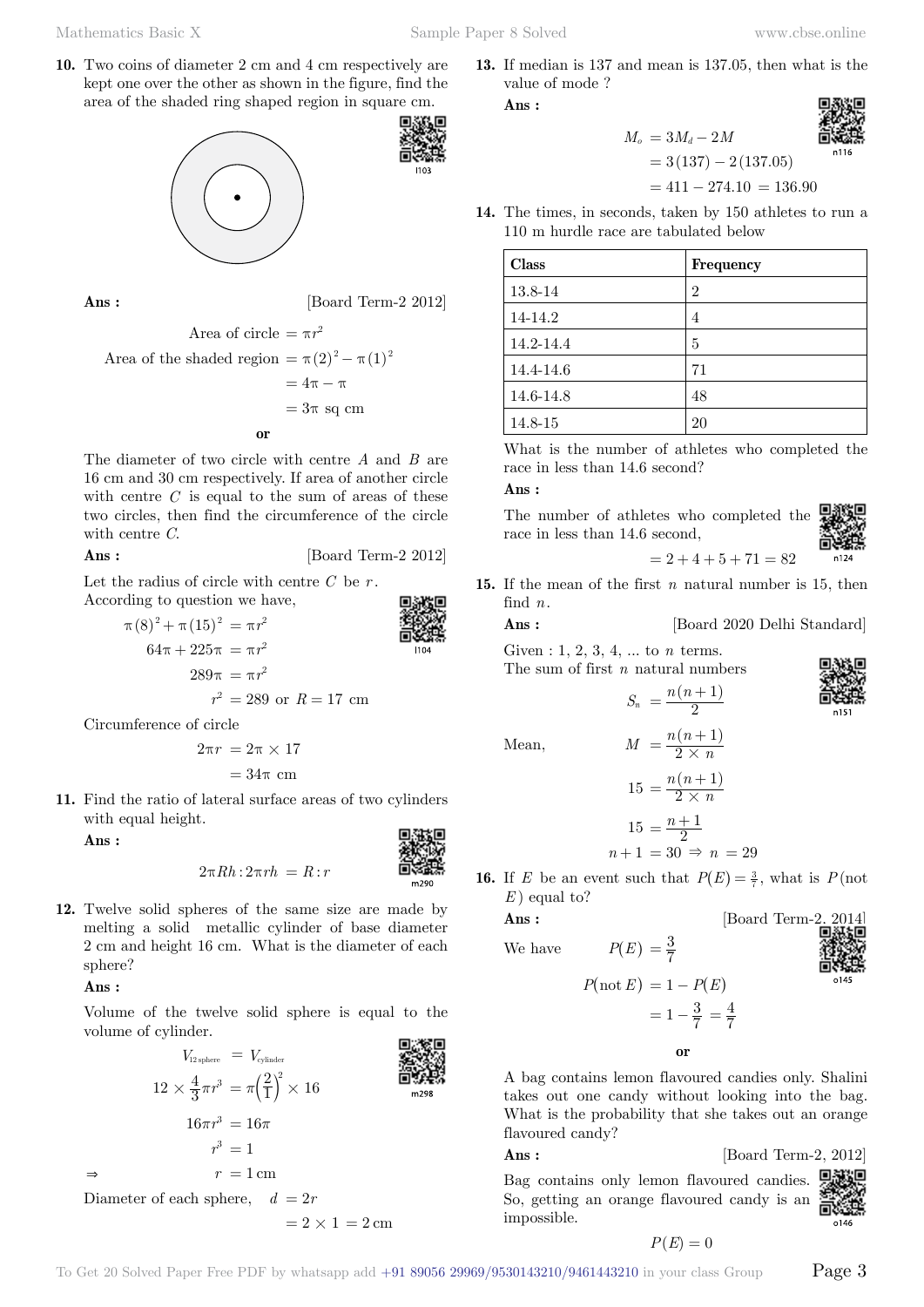# **Section II**

**Case study-based questions are compulsory. Attempt any 4 sub parts from each question. Each question carries 1 mark.**

**17.** Lavanya throws a ball upwards, from a rooftop, which is 20 m above from ground. It will reach a maximum height and then fall back to the ground. The height of the ball from the ground at time  $t$  is  $h$ , which is given by  $h = -4t^2 + 16t + 20$ .



- (i) What is the height reached by the ball after 1 second?
	- (a) 64 m (b) 128 m (c)  $32 \text{ m}$  (d)  $20 \text{ m}$ 
		-

(ii) What is the maximum height reached by b404 the ball?

| $(a)$ 54 m | $(b)$ 44 m |  |  |
|------------|------------|--|--|
|------------|------------|--|--|

- (c) 36 m (d) 18 m
- (iii) How long will the ball take to hit the ground? (a) 4 seconds (b) 3 seconds
	- (c) 5 seconds (d) 6 seconds
- (iv) What are the two possible times to reach the ball at the same height of 32 m?
	- (a) 1 and 3 seconds (b) 1 and 4 seconds
	- (c)  $1$  and  $2$  seconds (d)  $1$  and  $5$  seconds
- (v) Where is the ball after 5 seconds ?
	- (a) at the ground (b) rebounds
	- (c) at highest point (d) fall back

### **Ans :**

(i) Height is given by,

 $h = -4t^2 + 16t + 20$ 

At  $t = 1$  second,

 $h = -4(1)^2 + 16(1) + 20 = 32$  m

Thus (c) is correct option.

(ii) Rearranging the given equation, by completing the square,

$$
h = -4(t^2 - 4t - 5)
$$
  
= -4(t<sup>2</sup> - 4t + 4 - 4 - 5)  
= -4[(t-2)<sup>2</sup> - 9]  
= -4(t-2)<sup>2</sup> + 36

Height is maximum, at  $t = 2$ , thus

 $h_{\text{max}}$  = 0 + 36 = 36 m

Thus (c) is correct option. (iii) When ball hits the ground,  $h = 0$ , thus

$$
-4t2 + 16t + 20 = 0
$$
  

$$
t2 - 4t - 5 = 0
$$
  

$$
(t-5)(t+1) = 0
$$

Thus  $t = 5$  or  $t = -1$ . Since, time cannot be negative,

the  $t = 5$  seconds is correct answer.

Thus (c) is correct option.

(iv) Since,  $h = -4t^2 + 16t^2 + 20$  $32 = -4t^2 + 16t^2 + 20$  $8 = -t^2 + 4t^2 + 5$  $t^2 - 4t + 3 = 0$  $t^2 + 3t - t + 3 = 0$  $(t-1) (t-3) = 0 \Rightarrow t = 3,1$ 

Thus (a) is correct option.

(v) From (iii) at  $t = 5$  we have  $h = 0$ . Thus it will hit ground, then after that ball will rebound. Thus (b) is correct option.

**18.** Ajay, Bhigu and Colin are fast friend since childhood. They always want to sit in a row in the classroom . But teacher doesn't allow them and rotate the seats row-wise everyday. Bhigu is very good in maths and he does distance calculation everyday. He consider the centre of class as origin and marks their position on a paper in a co-ordinate system. One day Bhigu make the following diagram of their seating position.



- (i) What are the coordinates of point A?
	- (a)  $(2, 2)$  (b)  $(2, -2)$ (c)  $(-2, 2)$  (d)  $(-2, -2)$



(ii) What is the distance of point *A* from origin ? (a) 8 (b)  $2\sqrt{2}$ 

(c) 4 (d)  $4\sqrt{2}$ 

Download 20 Solved Sample Papers PDF from [www.cbse.online](http://www.cbse.online) Page 4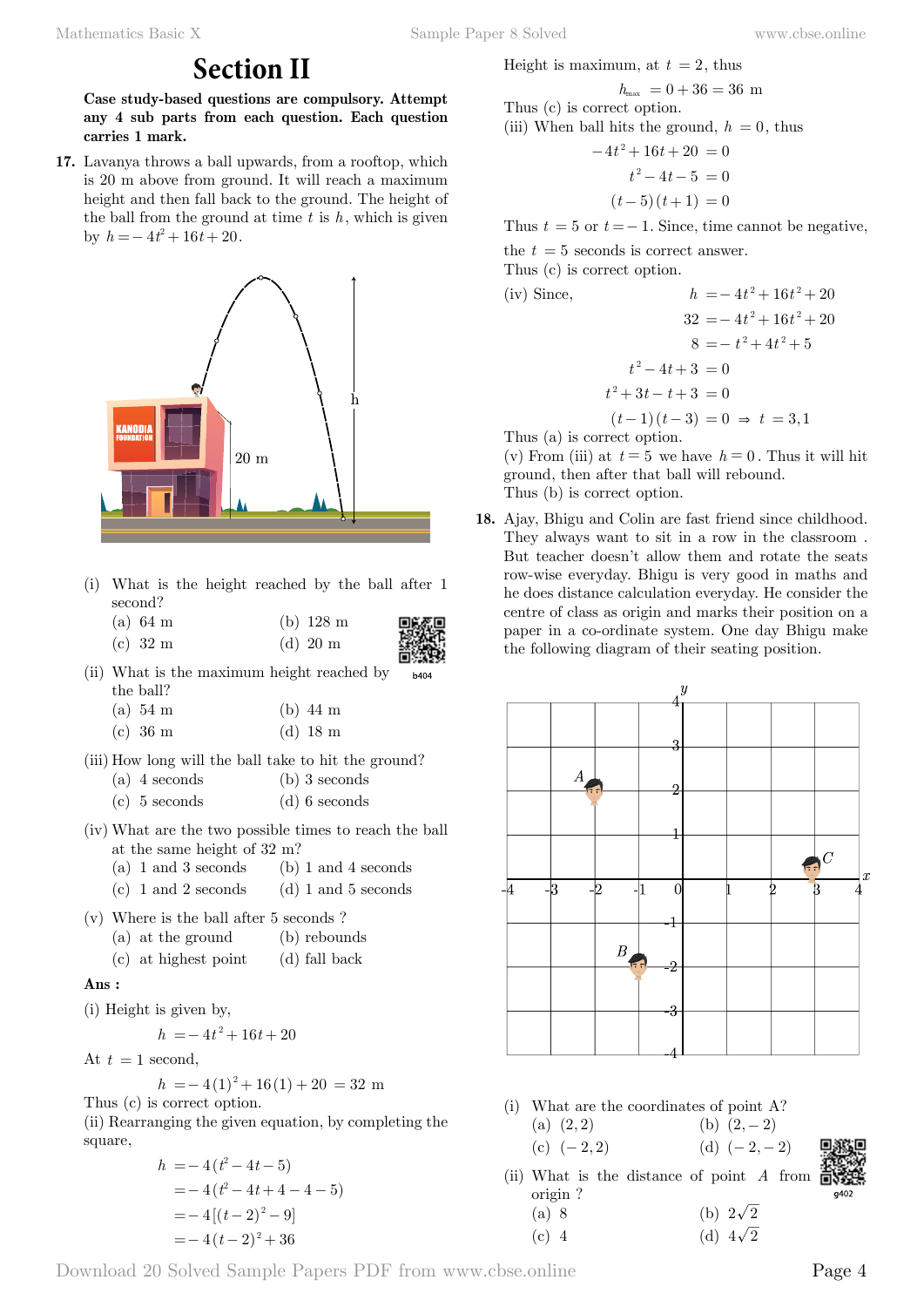(iii) What is the distance between *A* and *B* ?

| (a) $3\sqrt{19}$ | (b) $3\sqrt{5}$ |
|------------------|-----------------|
| (c) $\sqrt{17}$  | (d) $2\sqrt{5}$ |

(iv) What is the distance between *B* and *C* ? (a)  $3\sqrt{19}$  (b)  $3\sqrt{5}$ 

| $\left(\begin{array}{cc} -1 \end{array}\right)$ | $\sqrt{-1}$     |
|-------------------------------------------------|-----------------|
| (c) $2\sqrt{17}$                                | (d) $2\sqrt{5}$ |

(v) A point *D* lies on the line segment between points *A* and B such that  $AD:DB = 4:3$ . What are the the coordinates of point *D* ?

(a) 
$$
\left(\frac{10}{7}, \frac{2}{7}\right)
$$
 (b)  $\left(\frac{2}{7}, \frac{7}{7}\right)$   
\n(c)  $\left(-\frac{10}{7}, -\frac{2}{7}\right)$  (d)  $\left(-\frac{2}{7}, -\frac{7}{7}\right)$ 

 **Ans :**

Thus (d)

(i) It may be seen easily from figure that coordinates of point *A* are  $(-2, 2)$ .

Thus (c) is correct option.

(ii) 
$$
OA = \sqrt{(0+2)^2 + (0-2)^2} = 2\sqrt{2}
$$

Thus (b) is correct option.

(iii) It may be seen easily from figure that coordinates of point *A* are  $(-1, -2)$ .

$$
AB = \sqrt{(-2+1)^2 + (2+2)^2}
$$
  
=  $\sqrt{1+4^2} = \sqrt{17}$ 

Thus (c) is correct option.

(iv) It may be seen easily from figure that coordinates of point  $A$  are  $(0, 3)$ .

$$
BC = \sqrt{(-1-3)^2 + (-2-0)^2}
$$
  
=  $\sqrt{4^2 + 4} = 2\sqrt{5}$   
Thus (d) is correct option.  
(v) We have  $A(-2, 2)$  and  $B(-1, -2)$ 

$$
\frac{m}{n} = \frac{4}{3}
$$
  

$$
x = \frac{mx_2 + nx_1}{m+n}
$$

$$
= \frac{-1(4) + 3(-2)}{4+3} = \frac{-10}{7}
$$

$$
y = \frac{my_2 + hy_1}{m+n}
$$

$$
= \frac{-2(4) + 3(2)}{4+3} = \frac{-2}{7}
$$

Thus (c) is correct option.

**19.** Radio towers are used for transmitting a range of communication services including radio and television. The tower will either act as an antenna itself or support one or more antennas on its structure, including microwave dishes. They are among the tallest humanmade structures. There are 2 main types: guyed and self-supporting structures.

On a similar concept, a radio station tower was built in two sections *A* and *B* . Tower is supported by wires from a point *O* . Distance between the base of the tower and point  $O$  is 36 m. From point  $O$ , the angle of elevation of the top of section  $B$  is 30<sup>°</sup> and the angle of elevation of the top of section  $A$  is  $45^{\circ}$ .



- (i) What is the height of the section *B* ? (a)  $12\sqrt{3}$  m (b)  $12\sqrt{2}$  m (c)  $8\sqrt{3}$  m (d)  $4\sqrt{2}$  m
- (ii) What is the height of the section *A* ?
	- (a)  $12(2-\sqrt{2})$  (b)  $24(2-\sqrt{2})$ (c)  $12(3-\sqrt{3})$  (d)  $24(3-\sqrt{3})$
- (iii) What is the length of the wire structure from the point *O* to the top of section *A* ?<br>(a)  $22\sqrt{2}$  m  $\frac{1}{(a)}$  39  $\sqrt{2}$  m

(a) 
$$
32\sqrt{2}
$$
 m  
(b)  $24\sqrt{3}$  m  
(c)  $28\sqrt{3}$  m  
(d)  $36\sqrt{2}$  m

(iv) What is the length of the wire structure from the point *O* to the top of section *B* ?

| (a) $12\sqrt{3}$ m | (b) $24\sqrt{3}$ m |
|--------------------|--------------------|
| (c) $28\sqrt{3}$ m | (d) $16\sqrt{3}$ m |

(v) What is the angle of depression from top of tower to point *O* ?

(a) 30c (b) 45c (c) 15c (d) 75c

 **Ans :**

(i) We make the following diagram as per given information.



In 
$$
\triangle BCO
$$
  $\tan 30^{\circ} = \frac{BC}{OC}$   
 $BC = OC \tan 30^{\circ}$ 

$$
BC = 36 \times \frac{1}{\sqrt{3}} = 12\sqrt{3} \text{ m}
$$

Thus (a) is correct option.

(ii) In 
$$
\triangle ACO
$$
,

$$
\tan 45^\circ = \frac{AC}{OC} = 1
$$
  
Thus  $AC = OC = 36 \text{ m}$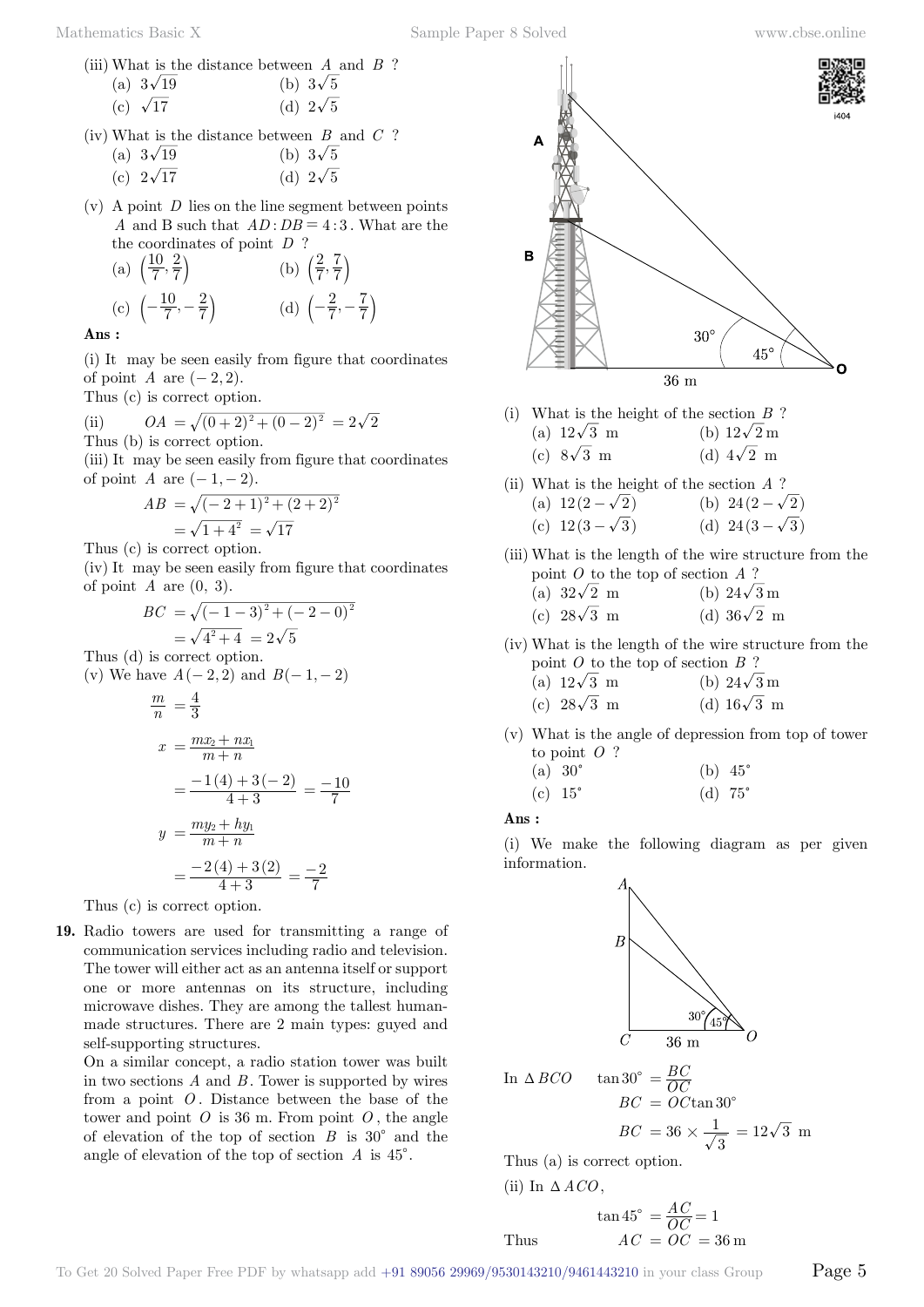Mathematics Basic X Sample Paper 8 Solved www.cbse.online

(i) What is the volume of the biscuits after it is cooked ?

$$
= 36 - 12\sqrt{3} = 12(3 - \sqrt{3})
$$
 m  
Thus (c) is correct option.

Now,  $AB = AC - BC$ 

(iii) In  $\triangle ACO$ ,

$$
\cos 45^\circ = \frac{OC}{OA}
$$

$$
\frac{1}{\sqrt{2}} = \frac{36}{OA}
$$

$$
OA = 36\sqrt{2} \text{ m}
$$

Thus (d) is correct option.

(iv) In  $\triangle BCO$ .

$$
\cos 30^\circ = \frac{OC}{OB}
$$
  

$$
\frac{\sqrt{3}}{2} = \frac{36}{OB}
$$
  

$$
OB = \frac{72}{\sqrt{3}} \times \frac{\sqrt{3}}{\sqrt{3}} = 24\sqrt{3}
$$
 m

Thus (b) is correct option.

(v) It is clear from figure that angle of elevation from point  $O$  to top of tower is  $45^\circ$ . This is equal to the angle of depression from top of tower to point *O* . Thus (b) is correct option.

**20.** A bakery is an establishment that produces and sells flour-based food baked in an oven such as bread, cookies, cakes, pastries, and pies. Some retail bakeries are also categorized as cafés, serving coffee and tea to customers who wish to consume the baked goods on the premises.



Tania runs a bakery shop and her bakery is very famous for tasty biscuits. The amount of mixture required to make one biscuit is 18 cu cm. Before it is cooked, the mixture is rolled into a sphere. After the biscuit is cooked, the biscuit becomes a cylinder of radius 3 cm and height 0.7 cm. The increase in volume is due to air being trapped in the biscuit. Biscuits are packed in a cylindrical card box of height 14 cm. The arrangement of biscuits is shown below.



| $(a)$ 17.8 cu cm                              | $(b)$ 18.7 cu cm |   |
|-----------------------------------------------|------------------|---|
| $(c)$ 19.8 cu cm                              | $(d)$ 21.2 cu cm | ă |
| (ii) What is the volume of air trapped, while |                  | m |
| cooking the biscuit?                          |                  |   |
| $(a)$ 1.8 cu cm                               | $(b)$ 0.7 cu cm  |   |
| $(c)$ 1.5 cu cm                               | $(d)$ 3.2 cu cm  |   |

- (iii) How many biscuits will be there in a box ?
	- (a) 120 (b) 70 (c) 140 (d) 60
- (iv) How much space is vacant in box after biscuits are packed ?
	- (a)  $940 \text{ cm}^3$  (b)  $792 \text{ cm}^3$
	- (c)  $846 \text{ cm}^3$  (d)  $912 \text{ cm}^3$
- (v) If weight of 7 biscuits is 50 grams, what will be the weight of box of biscuits?
	- (a) 750 gram (b) 1.4 kg
	- (c)  $900 \text{ gram}$  (d)  $1 \text{ kg}$

### **Ans :**

(i) Volume of the biscuit,

$$
= \pi r^2 h = \frac{22}{7} \times 3^2 \times 0.7 = 19.8
$$
cu cm

Thus (c) is correct option.

(ii) Volume of air trap

 $=$  Volume of biscuit  $-$  Volume of sphere

$$
= 19.8 - 18 = 1.8
$$
 cu cm

Thus (a) is correct option.

(iii) In a layer, 7 biscuits are arranged whose height is  $0.7 \text{ cm}$ .

Thus total layer in box,

$$
=\frac{14}{0.7} = 20
$$
 layer

Total biscuits in box =  $20 \times 7 = 140$  biscuits Thus (c) is correct option.

(iv) From figure it is clear that radius of box is 3 times of biscuit radius i.e.  $3 \times 3 = 9$ .

Volume of box  $= \pi R^2 H$ 

 $=\frac{22}{7}\times 9\times 9\times 14$  $= 22 \times 9 \times 9 \times 2$  $= 3564$  cm<sup>3</sup> Volume of biscuits  $= \pi r^2 h \times 140$  $= 19.8 \times 140$  $= 2772 \text{ cm}^3$ Vacant volume  $= 3564 - 2772$  $= 792 \,\mathrm{cm}^3$ Thus (b) is correct option. (v) Weight of 7 biscuits  $= 50$  grams Weight of 140 biscuits  $=$   $\frac{50}{7} \times 140$  $= 1000$  grams  $= 1 \text{ kg}$ 

Thus (d) is correct option.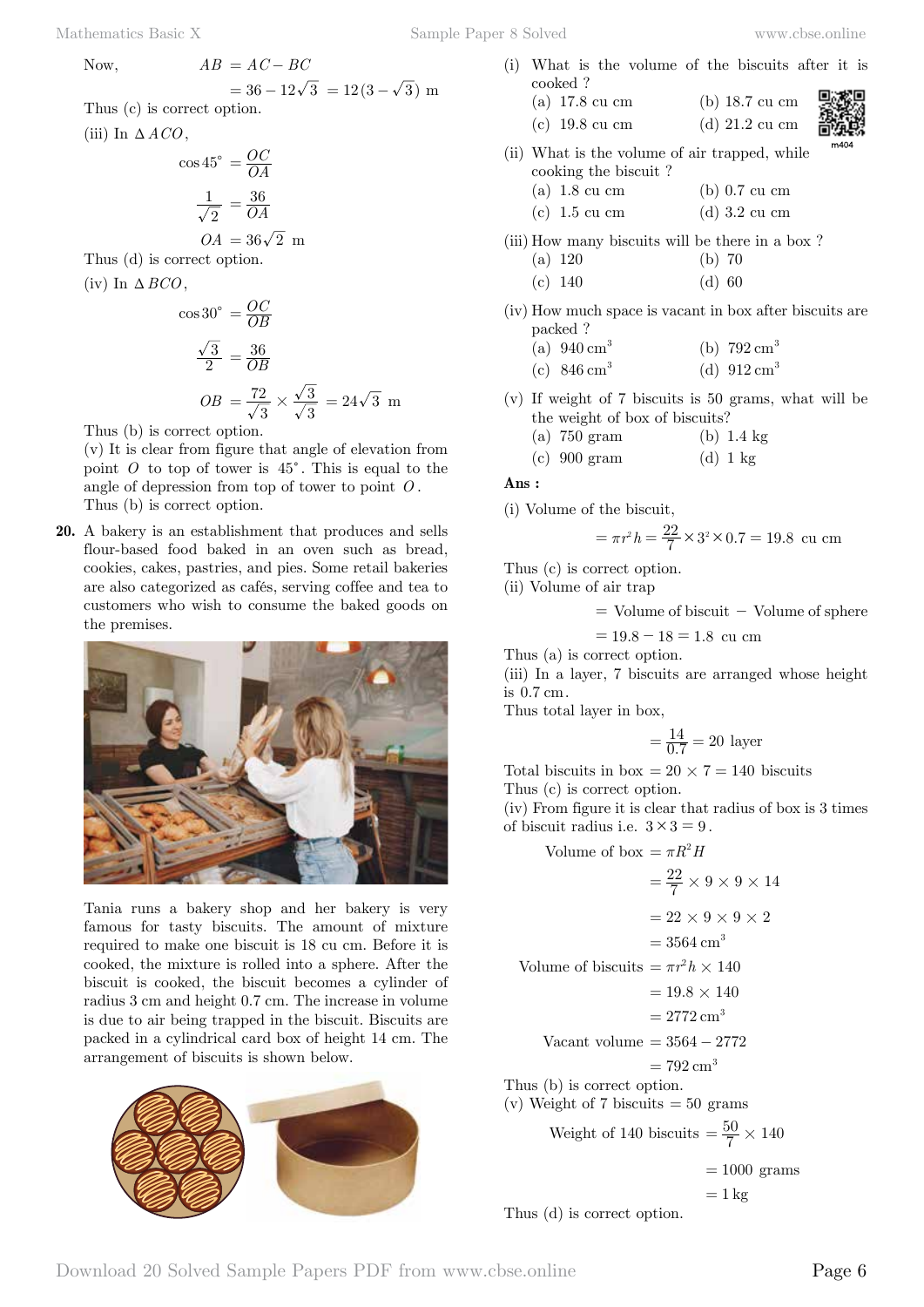## **Part - B**

**All questions are compulsory. In case of internal choices, attempt anyone.**

**21.** Find the roots of the quadratic equation  $6x^2 - x - 2 = 0$ .

**Ans :** [Board Term-2, 2012]

We have  $6x^2 - x - 2 = 0$ 

$$
6x^{2} + 3x - 4x - 2 = 0 \t(3 \times 4 = 2 \times 6)
$$
  
\n
$$
3x(2x+1) - 2(2x+1) = 0
$$
  
\n
$$
(2x+1)(3x-2) = 0
$$
  
\n
$$
3x-2 = 0 \text{ or } 2x+1 = 0
$$
  
\n
$$
x = \frac{2}{3} \text{ or } x = -\frac{1}{2}
$$

Hence roots of equation are  $\frac{2}{3}$  and  $-\frac{1}{2}$ .

**22.** In the given figure,  $\triangle ABC \sim \triangle PQR$ . Find the value of  $y + z$ .



**Ans :** [Board Term-1 2010]

[Board 2020 Delhi Basic]

In the given figure  $\triangle ABC \sim \triangle PQR$ , Thus  $\frac{AB}{PQ}$ *BC*  $\frac{BC}{QR} = \frac{AC}{PR}$ 

Thus  
\n
$$
PQ = QR = PR
$$
\n
$$
\frac{z}{3} = \frac{8}{6} = \frac{4\sqrt{3}}{y}
$$
\n
$$
\frac{z}{3} = \frac{8}{6} \text{ and } \frac{8}{6} = \frac{4\sqrt{3}}{y}
$$
\n
$$
z = \frac{8 \times 3}{6}
$$
\nand  
\n
$$
y = \frac{4\sqrt{3} \times 6}{8}
$$

$$
z = 4 \text{ and } y = 3\sqrt{3}
$$
  
Thus 
$$
y + z = 3\sqrt{3} + 4
$$

**23.** Prove that  $\frac{\tan \theta}{1 + \tan \theta}$ tan cot cot  $\frac{\tan^2\theta}{1+\tan^2\theta} + \frac{\cot^2\theta}{1+\cot^2\theta} = 1$ 2 2 θ θ θ θ  $\frac{\tan \theta}{\theta} + \frac{\cot \theta}{1 + \cot^2 \theta} = 1.$ 

$$
\mathbf{Ans}:
$$

LHS = 
$$
\frac{\tan^2 \theta}{1 + \tan^2 \theta} + \frac{\cot^2 \theta}{1 + \cot^2 \theta}
$$
  
\n= 
$$
\frac{\tan^2 \theta}{\sec^2 \theta} + \frac{\cot^2 \theta}{\csc^2 \theta}
$$
  
\n= 
$$
\frac{\frac{\sin^2 \theta}{\cos^2 \theta}}{\frac{1}{\cos^2 \theta} + \frac{\frac{\cos^2 \theta}{\sin^2 \theta}}{\sin^2 \theta}}
$$
  
\n= 
$$
\sin^2 \theta + \cos^2 \theta
$$
  
\n= 1 = RHS

Prove that  $\frac{\cos}{\csc}$ cosec θ  $\frac{\sec \theta}{\theta - 1} + \frac{\csc \theta}{\csc \theta + 1} = 2 \sec^2 \theta.$ cosec θ

 **o**

 **Ans :** [Board 2020 Delhi Basic]

LHS = 
$$
\frac{\csc \theta}{\csc \theta - 1} + \frac{\csc \theta}{\csc \theta + 1}
$$
  
\n=  $\csc \theta \left[ \frac{1}{\csc \theta - 1} + \frac{1}{\csc \theta + 1} \right]$   
\n=  $\csc \theta \left[ \frac{\csc \theta + 1 + \csc \theta - 1}{(\csc \theta - 1)(\csc \theta + 1)} \right]$   
\n=  $\csc \theta \left( \frac{2 \csc \theta}{\csc^2 \theta - 1} \right)$   
\n=  $\frac{2 \csc^2 \theta}{\csc^2 \theta - 1} = \frac{2 \csc^2 \theta}{\cot^2 \theta}$   
\n=  $\frac{2 \times \frac{1}{\sin^2 \theta}}{\csc^2 \theta - 1} = \frac{2}{\cos^2 \theta}$   
\n=  $2 \sec^2 \theta = RHS$  Hence Proved

**24.** Find the length of kite string flying at 100 m above the ground with the elevation of  $60^{\circ}$ .

### **Ans :** [Board Term-2, 2012]

Let the length of kite string  $AC = l$ . As per given in question we have drawn figure below.



Here  $\angle ACB = 60^\circ$ , height of kite  $AB = 100$  m. From  $\triangle ABC$ , we have

$$
\sin 60^\circ = \frac{AB}{BC}
$$
  

$$
\frac{\sqrt{3}}{2} = \frac{100}{l}
$$
  

$$
l = \frac{2 \times 100}{\sqrt{3}} = \frac{200}{\sqrt{3}} \text{ m}
$$
  

$$
= \frac{200}{\sqrt{3}} \times \frac{\sqrt{3}}{\sqrt{3}} = \frac{200\sqrt{3}}{3} \text{ m}
$$
  
Hence length the kite string is  $\frac{200\sqrt{3}}{3}$ 

Hence length the kite string is  $\frac{200\sqrt{3}}{3}$ 

**25.** In a lottery, there are 10 prizes and 25 blanks. What is the probability of getting a prize?

### **Ans :** [Board 2020 OD Basic]

Total number of possible outcomes,

$$
n(S) = 10 + 25 = 35
$$

Total number of prizes,

$$
n(E) = 10
$$

Probability of getting a prize,

$$
P(E) = \frac{n(E)}{n(S)} = \frac{10}{35} = \frac{2}{7}
$$

To Get 20 Solved Paper Free PDF by whatsapp add  $+91\,89056\,29969/9530143210/9461443210$  in your class Group  $\qquad$   $\qquad$   $\qquad$   $\qquad$   $\qquad$   $\qquad$   $\qquad$   $\qquad$   $\qquad$   $\qquad$   $\qquad$   $\qquad$   $\qquad$   $\qquad$   $\qquad$   $\qquad$   $\qquad$   $\qquad$   $\q$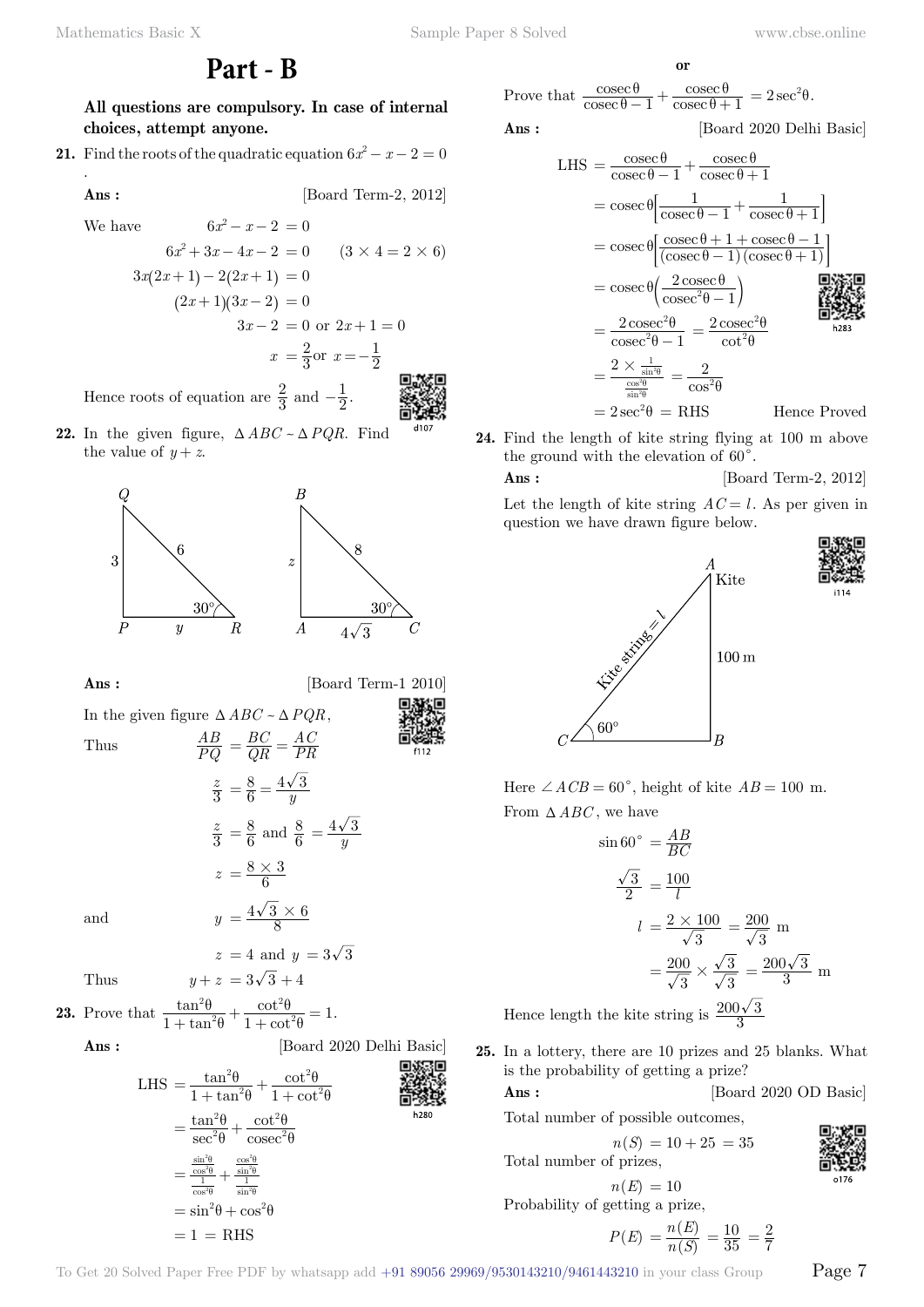**26.** A bag contains cards with numbers written on it from 1–80. A card is pulled out at random. Find the probability that the card shows a perfect square. **Ans :** [Board Term-2 2016]

We have  $S = \{1, 2, \ldots, 80\}$ Number of possible outcomes,

 $n(S) = 80$ 

Favourable outcome are  $\{1, 4, 9, 16, 25, 36, 49, 64\}$ Number of favourable outcomes, 回路架回

$$
n(E) = 8
$$
  
\n
$$
P(E) = \frac{n(E)}{n(S)} = \frac{8}{80} = \frac{1}{10}
$$

**27.** If one the zero of a polynomial  $3x^2 - 8x + 2k + 1$  is seven times the other, find the value of *k* .

**Ans :** [ Board Term-1 2011, Set-40 ]

We have  $f(x) = 3x^2 - 8x + 2k + 1$ Let  $\alpha$  and  $\beta$  be the zeroes of the polynomial, then

 $\alpha + 7\alpha = 8\alpha = \frac{8}{3}$ 

 $\beta = 7\alpha$ 

Sum of zeroes,  $\alpha + \beta = -\left(-\frac{8}{3}\right)$ 



b128

So  $\alpha = \frac{1}{3}$ 

Product of zeroes,  $\alpha \times 7\alpha = \frac{2k+1}{3}$ 

$$
7\alpha^2 = \frac{2k+1}{3}
$$

$$
7\left(\frac{1}{3}\right)^2 = \frac{2k+1}{3}
$$

$$
7 \times \frac{1}{9} = \frac{2k+1}{1}
$$

$$
\frac{7}{3} - 1 = 2k
$$

$$
\frac{4}{3} = 2k \Rightarrow k = \frac{2}{3}
$$
or

Quadratic polynomial  $2x^2 - 3x + 1$  has zeroes as  $\alpha$ and β . Now form a quadratic polynomial whose zeroes are  $3α$  and  $3β$ .

$$
Ans: \qquad \qquad [\text{Board Term-2 2015}]
$$

We have 
$$
f(x) = 2x^2 - 3x + 1
$$
  
If  $\alpha$  and  $\beta$  are the zeroes of  $2x^2 - 3x + 1$ , then

Sum of zeroes 
$$
\alpha + \beta = \frac{-b}{a} = \frac{3}{2}
$$
  
Product of zeroes  $\alpha\beta = \frac{c}{a} = \frac{1}{2}$ 

Product of zeroes

New quadratic polynomial whose zeroes are  $3\alpha$  and  $3\beta$  is,

$$
p(x) = x2 - (3\alpha + 3\beta)x + 3\alpha \times 3\beta
$$

$$
= x2 - 3(\alpha + \beta)x + 9\alpha\beta
$$

$$
= x2 - 3(\frac{3}{2})x + 9(\frac{1}{2})
$$

$$
= x2 - \frac{9}{2}x + \frac{9}{2}
$$

$$
=\frac{1}{2}(2x^2-9x+9)
$$

Hence, required quadratic polynomial is  $\frac{1}{2} (2x^2 - 9x + 9)$ 

**28.** Solve for  $x : \sqrt{3} x^2 - 2\sqrt{2} x - 2\sqrt{3} = 0$  **Ans :** [Board Term-2, OD 2015, Foreign 2014]

We have 
$$
\sqrt{3}x^2 - 2\sqrt{2}x - 2\sqrt{3} = 0
$$
  
\n $\sqrt{3}x^2 - [3\sqrt{2} - \sqrt{2}]x - 2\sqrt{3} = 0$   
\n $\sqrt{3}x^2 - 3\sqrt{2}x + \sqrt{2}x - 2\sqrt{3} = 0$   
\n $\sqrt{3}x^2 - \sqrt{3}\sqrt{3}\sqrt{2}x + \sqrt{2}x - \sqrt{2}\sqrt{2}\sqrt{3} = 0$   
\n $\sqrt{3}x(x - \sqrt{3}\sqrt{2}) + \sqrt{2}(x - \sqrt{2}\sqrt{3}) = 0$   
\n $\sqrt{3}x[x - \sqrt{6}] + \sqrt{2}[x - \sqrt{6}] = 0$   
\n $(x - \sqrt{6})(\sqrt{3}x + \sqrt{2}) = 0$ 

Í

 **o**

2

Solve for  $x : x^2 + 5x - (a^2 + a - 6) = 0$ Ans : [Board Term-2 Foreign Set I 2015]

We have  $x^3 + 5x - (a^2 + a - 6) = 0$ 

$$
f_{\rm{max}}
$$

 $x = \frac{-v - v_0}{2a}$  $b \pm \sqrt{b^2-4ac}$  $=\frac{-b\pm\sqrt{b^2-4}}{2a}$ 

 $a^2 + a$ 



Thus *x*

Thus 
$$
x = \frac{-5 \pm \sqrt{25 + 4(a^2 + a - 6)}}{2}
$$

$$
= \frac{-5 \pm \sqrt{25 + 4a^2 + 4a - 24}}{2}
$$

$$
= \frac{-5 \pm \sqrt{4a^2 + 4a + 1}}{2}
$$

$$
= \frac{-5 \pm (2a + 1)}{2}
$$

$$
= \frac{2a - 4}{2}, \frac{-2a - 6}{2}
$$

Thus  $x = a - 2$ ,  $x = -(a + 3)$ 

**29.** If the point  $C(-1,2)$  divides internally the line segment joining the points  $A(2,5)$  and  $B(x, y)$  in the ratio 3:4, find the value of  $x^2 + y^2$ .

**Ans :** [Board Term-2 Foreign 2016] As per question, line diagram is shown below.

We have *AC*



Applying section formula for *x* co-ordinate,

 $=\frac{3}{4}$ 

$$
-1 = \frac{3x + 4(2)}{3 + 4}
$$

$$
-7 = 3x + 8 \Rightarrow x = -5
$$

Similarly applying section formula for *y* co-ordinate,

$$
2 = \frac{3y + 4(5)}{3 + 4}
$$

Download 20 Solved Sample Papers PDF from [www.cbse.online](http://www.cbse.online) Page 8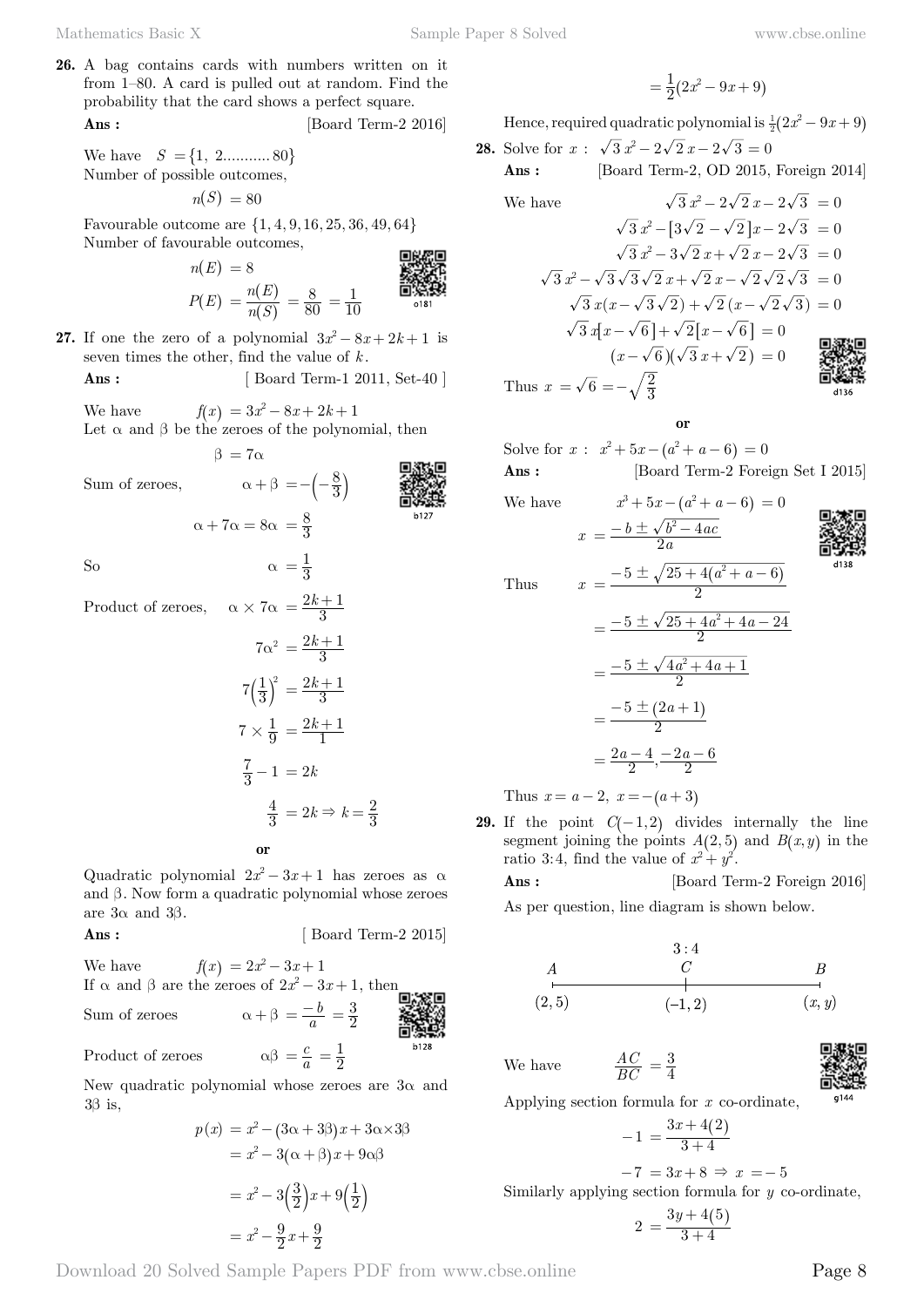$$
14 = 3y + 20 \Rightarrow y = -2
$$

Thus  $(x, y)$  is  $(-5, -2)$ . Now  $x^2 + y^2 = (-5)^2 + (-2)^2$ 

$$
= 25 + 4 = 29
$$

**30.** Construct a tangent to a circle of radius 4 cm from a point on the concentric circle of radius 6 cm.

**Ans :** [Board Term-2, 2013]

### **Steps of Construction :**

- 1. Draw a circle with centre *O* and radius 4 cm.
- 2. Draw another circle with centre *O* and radius 6 cm.
- 3. Take a point *P* on outer circle and join *OP*.
- 4. Draw perpendicular bisector of *OP* which intersect *OP* at *M* .
- 5. Draw a circle with centre *M* which intersects inner circle at points *A* and *B* .
- 6. Join *AP* and *BP*. Thus *AP* and *BP* are required tangents.



**31.** Two ships are approaching a light house from opposite directions. The angle of depression of two ships from top of the light house are 30º and 45º. If the distance between two ships is 100 m, Find the height of lighthouse.

**Ans :** [Board Term-2 Foreign 2014]

As per given in question we have drawn figure below. Here *AD* is light house of height *h* and *BC* is the distance between two ships.



$$
\frac{1}{\sqrt{3}} = \frac{h}{100 - x}
$$
  
\n
$$
100 - x = h\sqrt{3}
$$
  
\n
$$
100 - h = h\sqrt{3}
$$
  
\n
$$
100 = h + h\sqrt{3}
$$
  
\n
$$
= h(1 + \sqrt{3})
$$
  
\n
$$
h = \frac{100}{1 + \sqrt{3}}
$$
  
\n
$$
= \frac{100}{(\sqrt{3} + 1)} \times \frac{(\sqrt{3} - 1)}{(\sqrt{3} - 1)}
$$
  
\n
$$
= \frac{100(\sqrt{3} - 1)}{3 - 1}
$$
  
\n
$$
= 50(\sqrt{3} - 1)
$$
  
\n
$$
= 50(1.732 - 1)
$$
  
\n
$$
= 50 \times 0.732
$$

Thus height of light house is 36.60 m.

**32.** In the given figure, a chord *AB* of the circle with centre *O* and radius 10 cm, that subtends a right angle at the centre of the circle. Find the area of the minor segment *AQBP*. Hence find the area of major segment  $ALBQA$ . (Use  $\pi = 3.14$ )





**Ans :** [Board Term-2 Foreign 2016]

Area of sector *OAPB* ,

$$
=\frac{90}{360}\pi(10)^2=25\pi\,\,\text{cm}^2
$$

Area of  $\triangle AOB$ ,

$$
=\frac{1}{2} \times 10 \times 10 = 50
$$
 cm<sup>2</sup>

Area of minor segment *AQBP*,

 $= (25\pi - 50)$  cm<sup>2</sup>  $= 25 \times 3.14 - 50$  $= 78.5 - 50$  $= 28.5$  cm<sup>2</sup> Also area of circle  $= \pi (10)^2$  $= 3.14 \times 100 = 314$  cm<sup>2</sup> Area of major segment  $ALBQA = 314 - 28.5$ 

$$
= 285.5 \, \text{cm}^2
$$

**33.** Find the mean and median for the following data :

| Class     | $0 - 10$ | $10-20$ | $20-30$ | $30-40$ | $40 - 50$ |
|-----------|----------|---------|---------|---------|-----------|
| Frequency |          |         | 36      | -34     |           |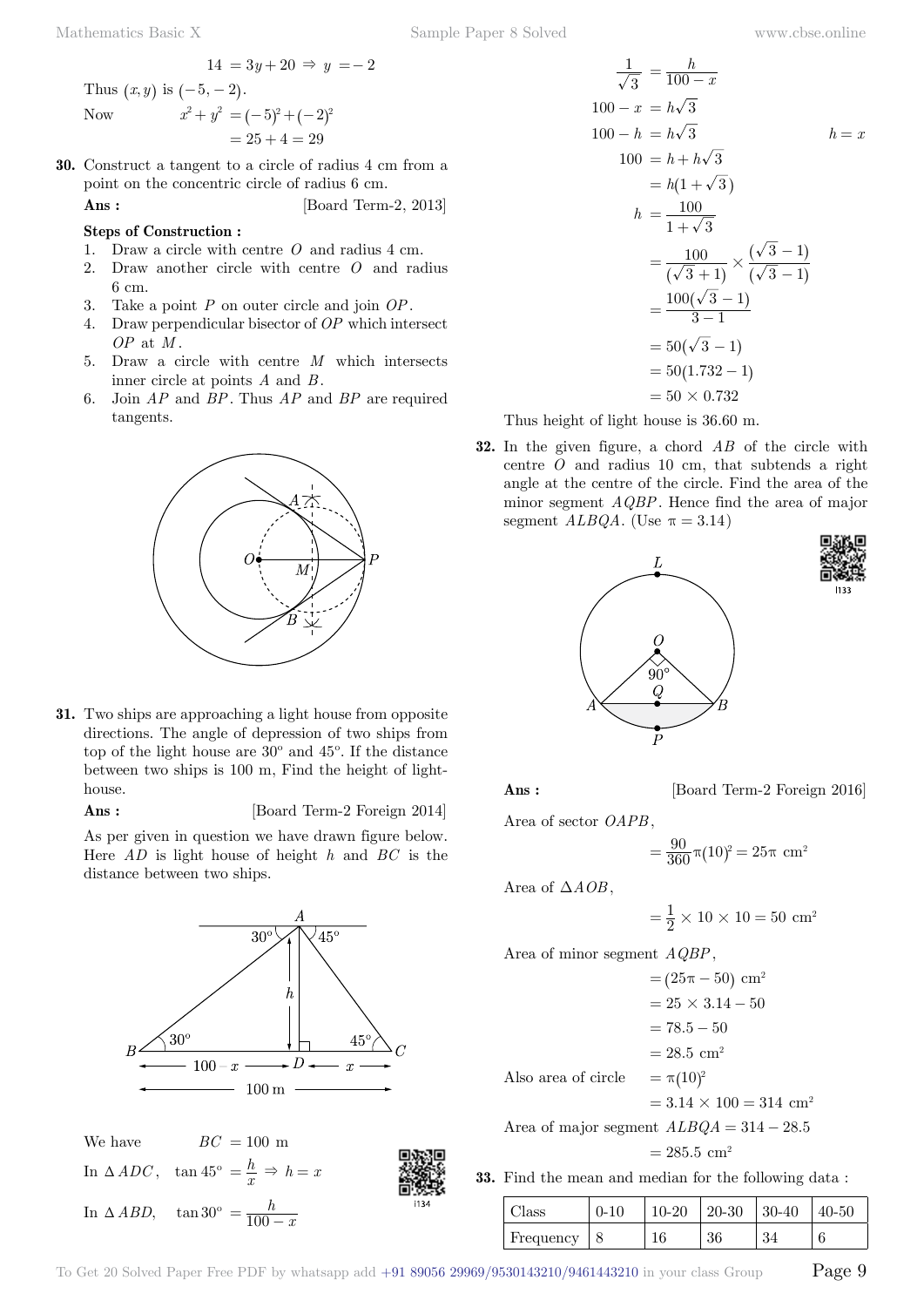#### **Ans :** [Board Term-1 2011]

We prepare following cumulative frequency table to find median class.

| Class     | $x_i$ (class<br>marks) | $\int_i$ | $f_i x_i$                                 | c.f. |
|-----------|------------------------|----------|-------------------------------------------|------|
| $0 - 10$  | 5                      | 8        | 40                                        | 8    |
| $10 - 20$ | 15                     | 16       | 240                                       | 24   |
| 20-30     | 25                     | 36       | 900                                       | 60   |
| 30-40     | 35                     | 34       | 1190                                      | 94   |
| $40 - 50$ | 45                     | 6        | 270                                       | 100  |
|           |                        |          | $\sum f_i = 100 \mid \sum f_i x_i = 2640$ |      |

Mean  $M = \frac{\sum f_i x_i}{\sum f_i} = \frac{2640}{100} = 26.$  $=\frac{\sum f_i x_i}{\sum f_i} = \frac{2640}{100} = 26.4$ 

We have  $N = 100$ ;  $\frac{N}{2} = 50$ 

Cumulative frequency just greater than  $\frac{N}{2}$  is 60 and the corresponding class is 20-30. Thus median class is 20-30. 回波深电

Median, *<sup>M</sup><sup>d</sup> <sup>l</sup> <sup>f</sup>*

Median,  
\n
$$
M_d = l + \left(\frac{\frac{N}{2} - F}{f}\right)h
$$
\n
$$
= 20 + \frac{50 - 24}{36} \times 10
$$
\n
$$
= 20 + 7.22 = 27.22
$$

**34.** Show that there is no positive integer *n*, for which  $\sqrt{n-1} + \sqrt{n-1}$  is rational.

**Ans :** [Board Term-1 2012]

Let us assume that there is a positive integer *n* for which  $\sqrt{n-1} + \sqrt{n-1}$  is rational 白蜂蝶 and equal to  $\frac{p}{q}$ , where *p* and *q* are positive integers and  $(q \neq 0)$ .

$$
\sqrt{n-1} + \sqrt{n-1} = \frac{p}{q}
$$
...(1)

 $\alpha r$ 

or,  
\n
$$
\frac{q}{p} = \frac{1}{\sqrt{n-1} + \sqrt{n+1}}
$$
\n
$$
= \frac{\sqrt{n-1} - \sqrt{n+1}}{(\sqrt{n-1} + \sqrt{n+1})(\sqrt{n-1} - \sqrt{n+1})}
$$
\n
$$
= \frac{\sqrt{n-1} - \sqrt{n+1}}{(n-1) - (n+1)}
$$
\nor\n
$$
\frac{q}{p} = \frac{\sqrt{n-1} - \sqrt{n+1}}{-2}
$$

$$
\sqrt{n+1} - \sqrt{n-1} = \frac{2q}{p}
$$
...(2)  
Adding (1) and (2), we get

$$
2\sqrt{n+1} = \frac{p}{q} + \frac{2q}{p} = \frac{p^2 + 2q^2}{pq} \qquad ...(3)
$$

Subtracting  $(2)$  from  $(1)$  we have

$$
2\sqrt{n-1} = \frac{p^2 - 2q^2}{pq} \qquad \qquad ...(4)
$$

From (3) and (4), we observe that  $\sqrt{n+1}$  and  $\sqrt{n-1}$ both are rational because *p* and *q* both are rational. But it possible only when  $(n + 1)$  and  $(n - 1)$  both are perfect squares. But they differ by 2 and two perfect squares never differ by 2. So both  $(n + 1)$  and  $(n - 1)$ cannot be perfect squares, hence there is no positive integer *n* for which  $\sqrt{n-1} + \sqrt{n+1}$  is rational.

**35.** A train covered a certain distance at a uniform speed. If the train would have been 10 km/hr scheduled time. And, if the train were slower by 10 km/hr, it would have taken 3 hr more than the scheduled time. Find the distance covered by the train.

 **Ans :** [Board Term-1 2012, NCERT]

Let the actual speed of the train be *s* and actual time taken *t* .

> Distance  $=$  Speed  $\times$  Time  $= st \text{ km}$

$$
\frac{1}{2}
$$

According to the given condition, we have

$$
st = (s+10)(t-2)
$$
  
\n
$$
st = st - 2s + 10t - 20
$$
  
\n
$$
2s - 10t + 20 = 0
$$
  
\n
$$
s - 5t = -10
$$
\n(1)

and  $st = (s - 10)(t + 3)$ 

$$
st = st + 3s - 10t - 30
$$

$$
3s - 10t = 30 \tag{2}
$$

Multiplying equation (1) by 3 and subtracting equation (2) from equation (1),

$$
3 \times (s - 5t) - (3s - 10t) = -3 \times 10 - 30
$$
  
-5t = -60  $\Rightarrow$  t = 12

Substituting value of *t* equation (1),

$$
s-5 \times 12 = -10
$$
  

$$
s = -10 + 60 = 50
$$

Hence, the distance covered by the train

$$
= 50 \times 12 = 600
$$
 km.

 **o**

If a bag containing red and white balls, half the number of white balls is equal to one-third the number of red balls. Thrice the total number of balls exceeds seven times the number of white balls by 6. How many balls of each colour does the bag contain ?

### **Ans :** [Board Term-1 2012]

Let the number of red balls be *x* and white balls be *y* . According to the question,

$$
\frac{y}{2} = \frac{1}{3}x \text{ or } 2x - 3y = 0 \qquad ...(1)
$$

and  $3(x + y) - 7y = 6$ 

or  $3x - 4y = 6$  ...(2)

Multiplying equation  $(1)$  by 3 and equation  $(2)$  by we have

$$
6x - 9y = 0
$$
 ...(3)

 $6x - 8y = 12$  ...(4) Subtracting equation  $(3)$  from  $(4)$  we have

$$
y = 12
$$

Substituting  $y = 12$  in equation (1),  $2x - 36 = 0$ 

$$
x = 18
$$

Hence, number of red balls  $= 18$ 

and number of white balls  $= 12$